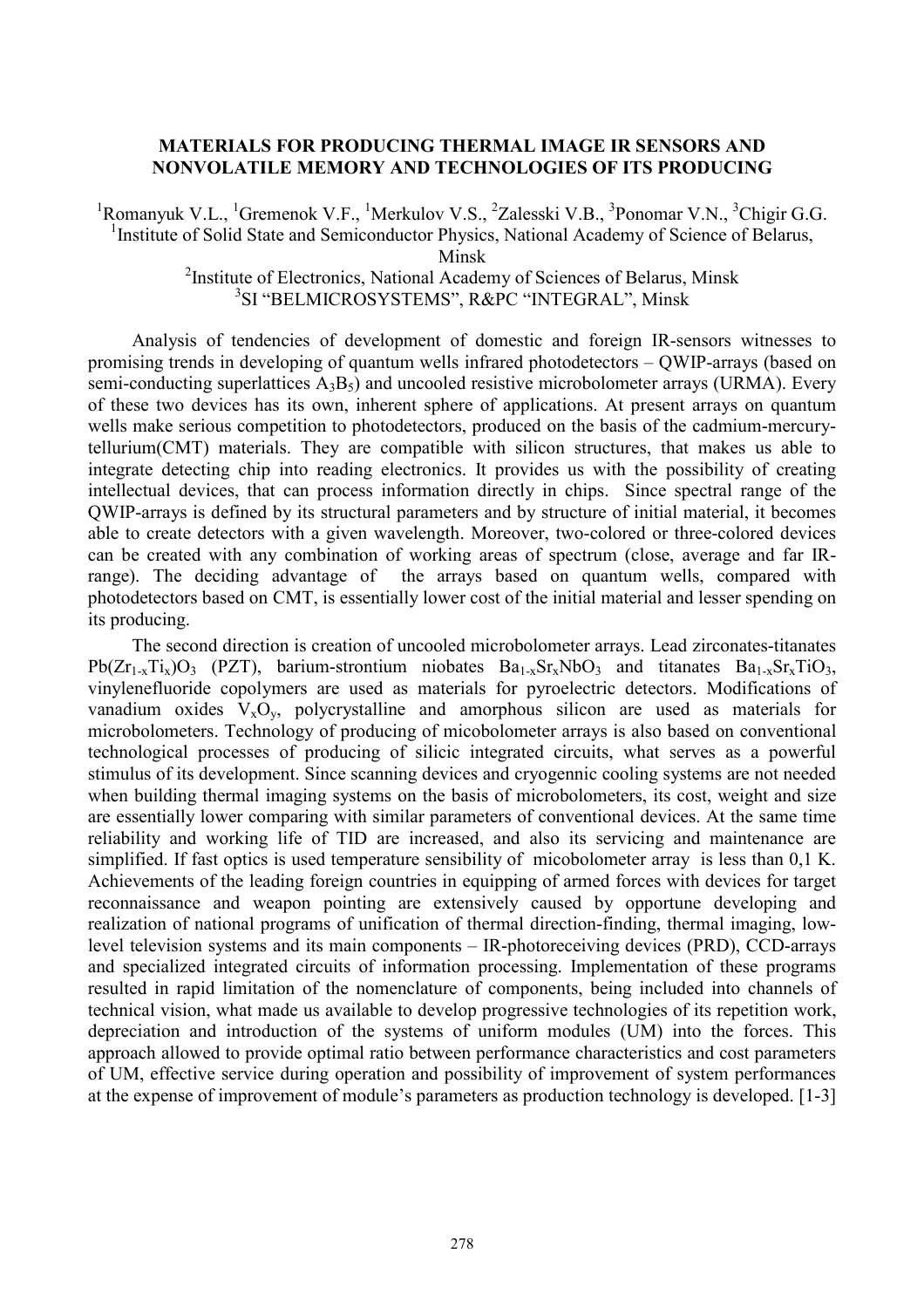Main parameters of the typical samples of commercially producible arrays for IR-sensors are tabulated in Table 1.

| Country, Producer                              | Array<br>type | Sensitivity<br>area, um | <b>Resolution</b><br>(number<br>of pixels) | Pixel<br>size,<br>$\mu$ m | Working<br>temperature,<br>K | Temperature<br>sensitivity<br>(NETD), mK |
|------------------------------------------------|---------------|-------------------------|--------------------------------------------|---------------------------|------------------------------|------------------------------------------|
| Germany, AEG<br>Infrared-Module<br>GmbH        | <b>QWIP</b>   | $8\square 10$           | 640x512                                    | 24x24                     | 70                           | 25                                       |
| France, LIR                                    | <b>CMT</b>    | $3\square 5$            | 640x480                                    | 23x23                     | 77                           | 14                                       |
| Germany, AEG<br><b>Infrared Module</b><br>GmbH | <b>CMT</b>    | $8\square 10$           | 256x256                                    | 40x40                     | 77                           | 20                                       |
| Russia, "SIA "Orion"                           | <b>CMT</b>    | $8 \square 10,5$        | 384x288                                    | 35x35                     | 80                           |                                          |
| Russia, Corp. "Array<br>technologies"          | PtSi          | $3\square 5$            | 256x256                                    | 25x25                     | 80                           | 30                                       |
| USA, Cincinnati<br>Electronics Corp.           | InSb          | $3\square 5$            | 256x256                                    | 30x30                     | 77                           | 40                                       |
| Russia, CSRI<br>"Electron"                     | PbS           | $1,5 \square 4$         | 128x128                                    | 60x60                     | 80                           | 20                                       |
| Russia, CSRI<br>"Electron"                     | PbSnTe        | $6\square 14$           | 256x256                                    | 60x60                     | 25                           | 5                                        |
| USA, Lockheed<br>Techsystems                   | <b>MB</b>     | $8\square 14$           | 320x240                                    | 48x48                     | 300                          | 50                                       |
| USA, Raytheon                                  | <b>MB</b>     | $8\square 14$           | 320x240                                    | 50x50                     | 300                          | 20                                       |

Table 1. Typical parameters of commercially producible arrays for IR-sensors.



 Fig. 1. Outward appearance of IRarray



Fig. 2. Night binoculars based on uncooled IR-array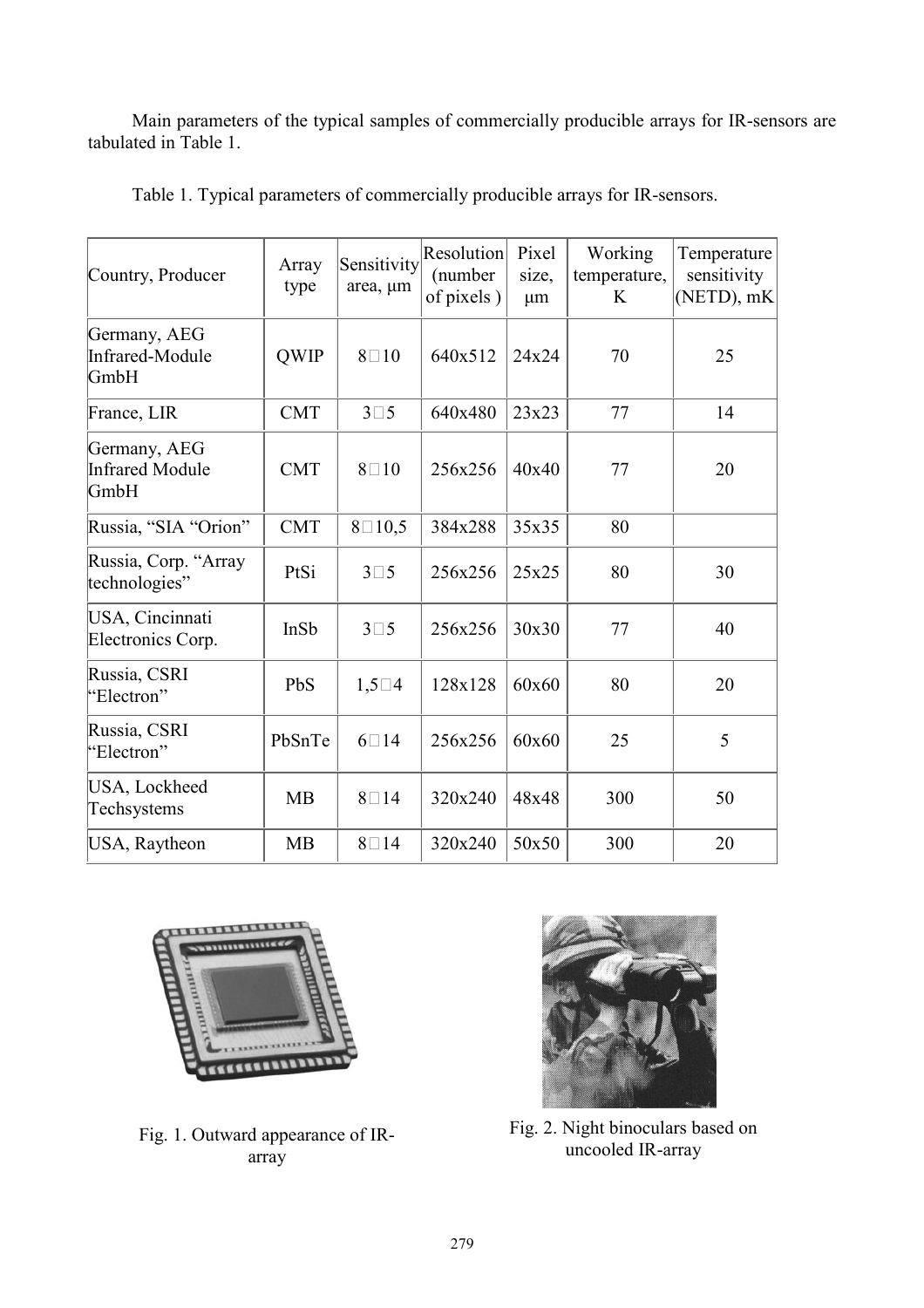A lot of materials listed above are perspective for producing of nonvolatile Ferroelectric Random Access Memory (FRAM). Basis of FRAM is a thin film of one of the ferroelectric materials with good repolarization properties:  $Pb(Zr_{1-x}Ti_x)O_3$  (PZT), membranous bismuth containing ferroelectrics  $SrBi<sub>2</sub>Ta<sub>2</sub>O<sub>9</sub> (SBT)$ ,  $Bi<sub>4</sub>Ti<sub>3</sub>O<sub>12</sub> (BIT)$  and doped with niobium  $Bi<sub>4-x/3</sub>Ti<sub>3</sub>$ .  $xNb_xO_{12}$  (BITN), lanthanum La and zirconium Zr;  $Ba_{1-x}Sr_xTiO_3$ ,  $Pb(Sc_{1-x}Ta_x)O_3$  and  $Ba_{1-x}Sr_xNbO_3$ , which are characterized as materials with high record rate and almost unlimited number of switching cycles, low repolarization voltage and minimal leakage currents. Electrical polarization of one element of material is used for holding 1 bit of information. Access time in FRAM devices is 70 nanoseconds while consumption is 1 mA in standby mode and less than 100 mA in operating mode [4-8].

For the first time in the laboratory of semiconductors in ISSPS NASB thin films of  $Ba<sub>1-x</sub>Sr<sub>x</sub>TiO<sub>3</sub>$  compound were obtained with pulsed laser deposition technique (PLD). The PLD system consists of an infrared pulsed Nd: YAG laser at 1064 nm with a repetition rate of  $3.10^{-2}$  Hz and a pulse width of 1.1 us. The laser energy reaching the target was varied from 160 to 190 J per pulse. All depositions were performed at substrate temperatures  $450 - 550$  °C in a vacuum chamber with a base pressure of 20 Pa. The film thickness was between 300 and 400 nm and the deposition rate was 5-7 nm/pulse. After deposition, the substrate temperature was lowered to room temperature and oxygen pressure was increased gradually to normal pressure during 2 hours.

The bulk composition and surface morphology of the targets and films were investigated by energy-dispersive X-ray (EDX) analysis using a JEOL 6400 SEM apparatus. The depth profiling was done by Auger electron spectroscopy (AES) using a Perkin Elmer Physical Electronics model 590. An Ar ion beam was used for sputter etching. Morphological studies of the films surface have been performed by utilizing scanning electron microscope (SEM). The crystal structure of the materials was studied by X-ray diffraction (XRD) using a Siemens D-5000 diffractometer with  $CuK<sub>α</sub> (λ = 1.5418 Å)$  radiation. The observed phases were determined by comparing the *d*- spacing with the Joint Committee on Powder Diffraction Standard (JCPDS) data files.

Fig. 3 given below demonstrates two-dimensional image of BST film. The SEM images show smooth areas with nanocrystalline structure but droplets and rings of different sizes can also be found (Fig. 4). The droplets and rings do not significantly differ in chemical composition compared with the target according to microprobe analysis. Bulk composition analysis is demonstrated in Table 2

| Composition<br>elements | Target   |          | Smooth area |          | Droplet  |          |
|-------------------------|----------|----------|-------------|----------|----------|----------|
|                         | Weight % | Atomic % | Weight %    | Atomic % | Weight % | Atomic % |
| Ba                      | 44.3     | 14.5     | 37.8        | 7.5      | 42.3     | 13.5     |
| <b>Ti</b>               | 21.5     | 20.2     | 12.3        | 6.9      | 22.3     | 20.3     |
| Sr                      | 10.2     | 5.2      | 6.1         | 2.1      | 11.7     | 5.9      |
| Si                      | 0        |          | 20.7        | 19.9     | 0.1      | 0.1      |
| $\theta$                | 21.4     | 60.1     | 37.5        | 63.5     | 22.0     | 60.2     |

Table 2. Bulk composition analysis of BST target and thin film.

As can be seen variations in atomic concentrations are caused by different reasons. Large amount of silicon and oxygen in smooth area compared with target is explained by penetration of silicon from the substrate and oxygen from atmosphere during deposition. Other deviations are